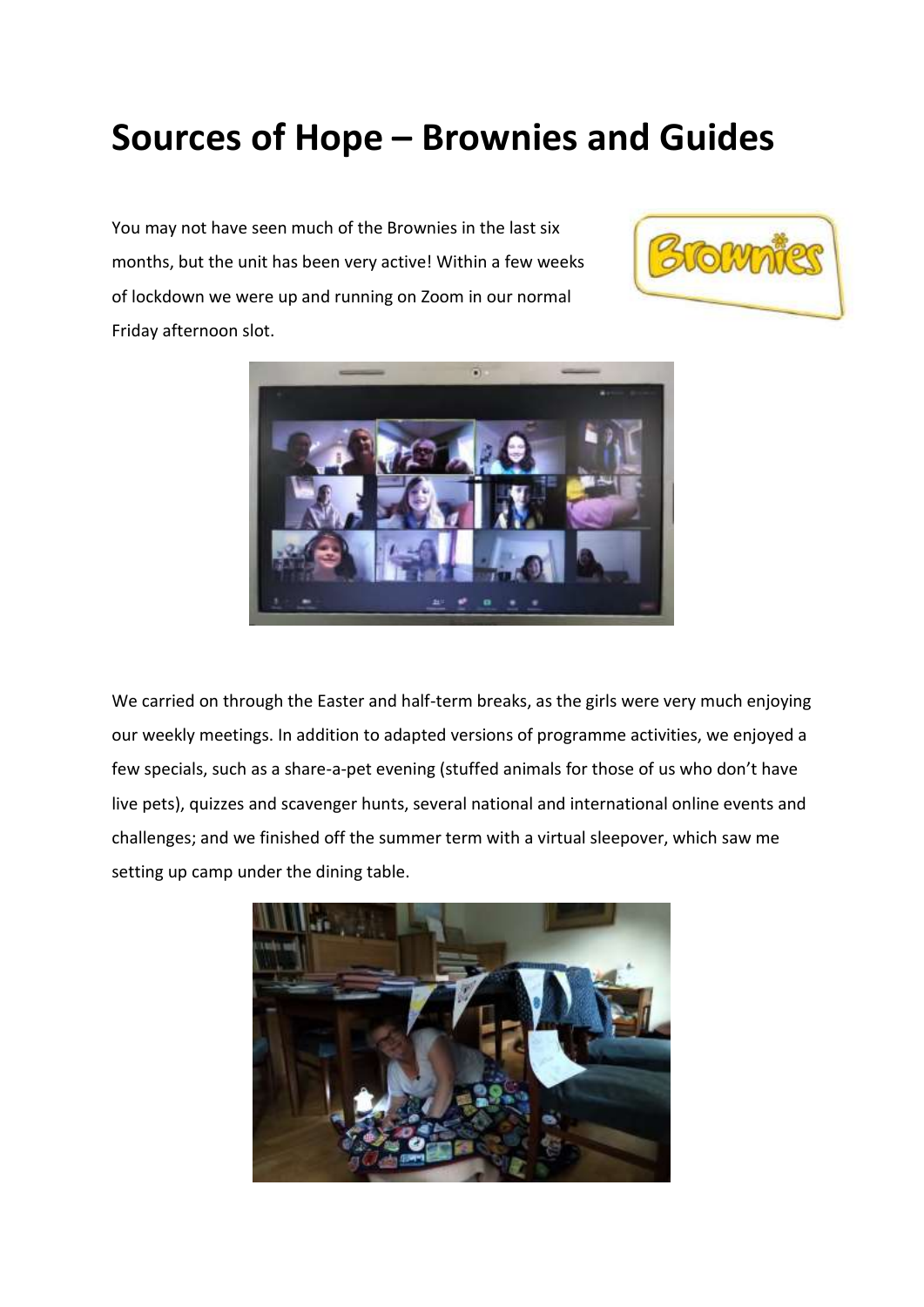Last month, we met at a safe social distance in the churchyard (having jumped through quite a few hoops). As the evenings become darker and colder, we've reverted to Zoom for the time being. One of the activities we have undertaken is to compile a scrapbook of our pandemic experiences which will be donated to the archive at Guildford Museum.



*Helen Lee October 2020*



On 19 March 2020 weekly Guide meetings had to cease owing to the coronavirus pandemic. Girlguiding UK stopped all meetings until further notice. From April we held our weekly meetings via Zoom. As leaders we had to adapt our normal resources and

deliver the programme remotely. Challenges were also sent out to the girls, via their parents.

We have made snack packs to take on walks, filtered water, drawn up lists to think about when planning a holiday, made up dance routines, made cookies, had a quiz and built a robot – called The Beast – out of recycled materials. We started this particular meeting by looking at all our recycling material and telling each other their alternative uses. For instance, a plastic bottle could be a telescope or a backscratcher. Each girl was then given a